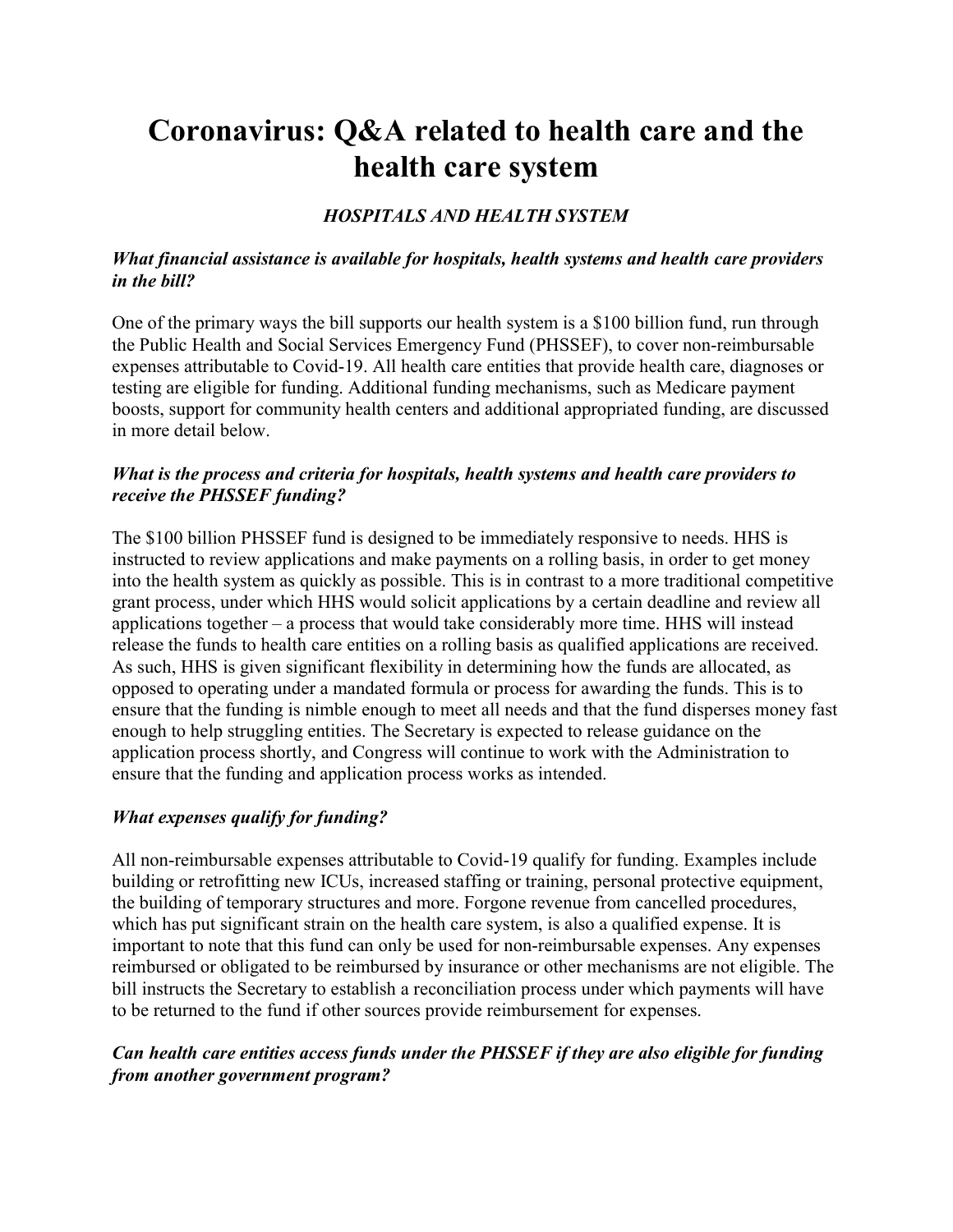Yes. The language states that the funds may not be used for expenses or losses that have been reimbursed from other sources or that other sources are *obligated* to reimburse. Even if qualified expenses are eligible for reimbursement from another mechanism, an entity may still apply for funding from the PHSSEF fund while simultaneously applying for funding from other sources. However, should the entity subsequently receive reimbursement for expenses from any other source after receiving funding for the same expenses from the PHSSEF fund, the entity will be required to re-pay the funding it received from the PHSSEF fund. This same principal also applies to the new SBA7(a) loans Paycheck Protection Program forgivable loans, the SBA's Economic Injury Disaster Loan (EIDL) Program, and the new EIDL Emergency Grant Program..

# What is the process for hospitals, health systems and health care providers to apply for and receive funding under the 7(a) SBA Paycheck Protection Program?

Small businesses and 501(c)(3) non-profit organizations, including hospitals, health systems, and health care providers, are eligible to apply for the Small Business Administration's Paycheck Protection Program. Through this program, a small business or organization can apply to an SBA-approved lender for a loan of up to 250% of your average monthly payroll costs to cover eight weeks of payroll as well as help with other expenses like rent, mortgage payments, and utilities. This loan can be forgiven based on maintaining employee and salary levels. For any portion of the loan that is not forgiven, the terms include a maximum term of 10 years, a maximum interest rate of 4 percent. Small businesses and organizations will be able to apply if they were harmed by COVID-19 between February 15, 2020 and June 30, 2020. To be eligible, small businesses and  $501(c)(3)$  non-profit organizations must have fewer than 500 employees, or more if SBA's size standards for the non-profit allows. This program is retroactive to February 15, 2020, in order to help bring workers who may have already been laid off back onto payrolls. Loans are available through June 30, 2020.

# What support is included for community health centers?

The Coronavirus Aid, Relief, and Economic Security Act provides \$1.32 billion in supplemental funding for community health centers (CHCS), which are on the front lines in addressing COVID-19 in underserved communities across the country. This funding is in addition to the \$100 million distributed by the Health Resources and Services Administration (HRSA) to CHCs on March 24<sup>th</sup>. Community Health Centers can also access the PHSEFF fund.

# If I have private insurance, will I have to pay for a coronavirus test?

The Families First Coronavirus Act required that all private insurance plans cover coronavirus testing without deductibles, coinsurance, or co-pays. That bill also prohibited plans from using tools like prior authorization to limit access to testing. The CARES Act makes a technical correction to ensure that the policy covers all tests that meet the appropriate standards. Insurers also have to cover fees for visits to the ER, an urgent care center, or a doctor's office associated with getting a test without cost sharing.

# If I have private insurance, how does this bill affect the cost of a vaccine when one becomes available?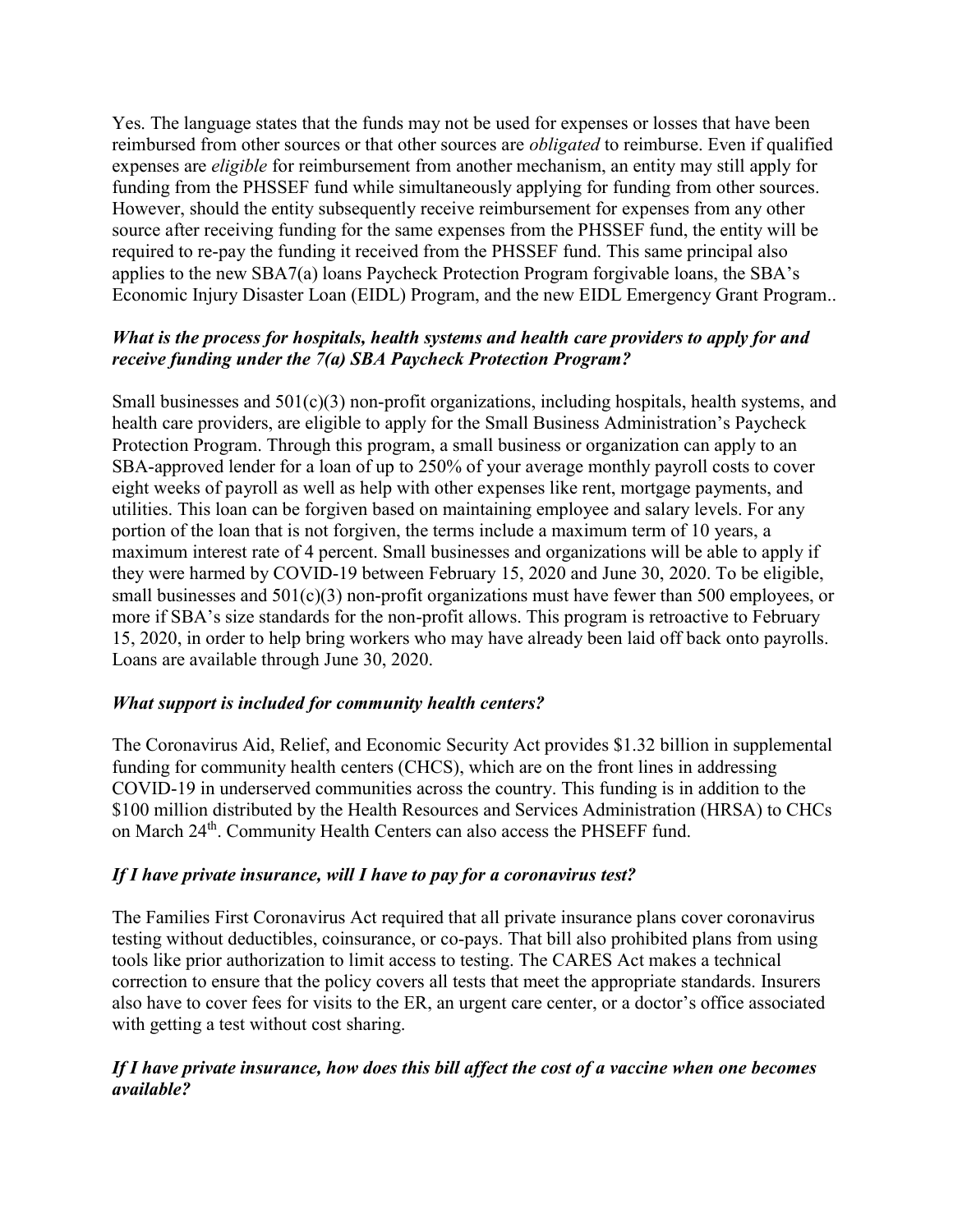The Affordable Care Act required that preventive services and vaccines be covered by private insurance without cost-sharing. Normally, these services and vaccines are covered starting on the first day of the plan year beginning after they get a favorable rating or recommendation from the United States Preventive Services Task Force or the Advisory Committee on Immunization Practices. This section requires that coverage without cost sharing begin fifteen days after getting a favorable rating or recommendation.

# MEDICARE

#### How does this bill increase access to telehealth services for seniors and other Medicare beneficiaries?

The CARES Act gives the Secretary of Health and Human Services (HHS) broad authority to allow more health care providers to provide telehealth services to Medicare beneficiaries, including in the beneficiaries' homes to avoid potential exposure to COVID-19, and provide more flexibility in terms of how those telehealth services can be provided. Once enacted into law, the HHS Secretary must put out guidance explaining how this expanded waiver authority will be used to increase access to telehealth services for seniors and other Medicare beneficiaries.

# I've heard from Federally Qualified Health Centers (FQHCs) (including Community Health Centers (CHCs)) and Rural Health Clinics (RHCs) that the Administration won't allow them to use telehealth and get paid. Does this bill help those providers deliver care via telehealth?

Yes. The CARES Act requires the HHS Secretary to provide Medicare payment to FQHCs (including CHCs) and RHCs for telehealth services provided to seniors and other Medicare beneficiaries, including in the beneficiaries' homes to avoid potential exposure to COVID-19, during the COVID-19 public health emergency. Medicare would be required to pay the FQHC or RHC at rates similar to those for telehealth services provided from a doctor's office. Costs associated with those telehealth services would not affect the prospective payment system for FQHCs or the all-inclusive rates for RHCs.

#### How does this bill help clinical laboratories when it comes to Medicare?

The CARES Act prevents scheduled Medicare payment cuts for clinical diagnostic laboratory tests furnished to Medicare beneficiaries in 2021. It also delays by one year—until 2022—the upcoming reporting period during which laboratories are required to report private payor data.

#### How much will patients have to pay for the COVID-19 vaccine once it becomes available?

The CARES Act ensures that the vaccine itself and its administration is free to beneficiaries with Medicare Part B and those with Medicare Advantage who receive the vaccine from an innetwork provider.

Additionally, the Families First Coronavirus Act required that all private insurance plans cover coronavirus testing without deductibles, coinsurance, or co-pays. That bill also prohibited plans from using tools like prior authorization to limit access to testing. The CARES Act makes a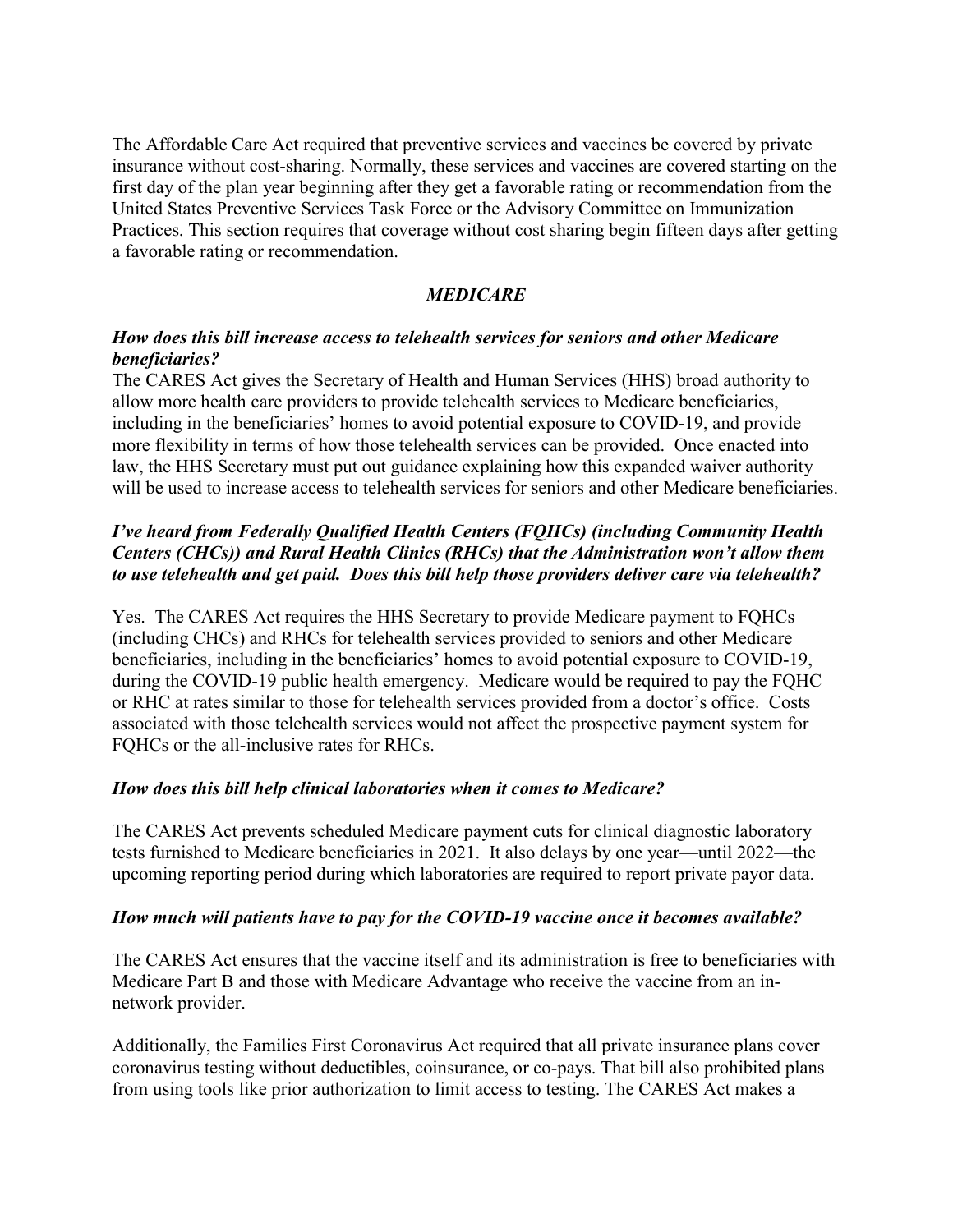technical correction to ensure that the policy covers all tests that meet the appropriate standards. Insurers also have to cover fees for visits to the ER, an urgent care center, or a doctor's office associated with getting a test without cost sharing.

The Affordable Care Act required that preventive services and vaccines be covered by private insurance without cost-sharing. Normally, these services and vaccines are covered starting on the first day of the plan year beginning after they get a favorable rating or recommendation from the United States Preventive Services Task Force or the Advisory Committee on Immunization Practices. This section requires that coverage without cost sharing begin fifteen days after getting a favorable rating or recommendation.

# How will seniors access the medications they need while also being told it's better to stay at home? In the past, Medicare drug plans only let beneficiaries receive a 30 day supply of their prescription.

Under the CARES Act, during the COVID-19 Public Health Emergency (PHE) a senior on Medicare can get up to 90 days of a prescription if that is what the doctor prescribed, as long as there are no safety concerns. Medicare drug plans will also allow beneficiaries to fill prescription early for refills up to 90 days, depending on the prescription.

# Hospitals are facing cash flow challenges due to canceling elective services. Is there anything in this bill to help hospitals stay afloat, even temporarily?

The COVID-19 emergency has created significant cash flow concerns for many hospitals. Hospitals need reliable and stable cash flow to help them maintain and support their workforce, buy essential supplies, create additional infrastructure, and keep their doors open to care for patients. During the COVID-19 public health emergency (PHE), the CARES Act creates the opportunity for hospitals to receive accelerated payments. Specifically, acute care hospitals, critical access hospitals (CAHs), children's hospitals, and prospective payment system-exempt cancer hospitals (PCHs) will be able to request accelerated Medicare payments for inpatient hospital services. This is an expanded set of hospitals compared with the existing accelerated payment program.

Rather than waiting until claims have been processed to issue payment, Medicare will work with qualified and interested hospitals to estimate their upcoming payments and give that money to the hospital in advance. Qualified facilities can request a lump sum or periodic payment reflecting up to six months of Medicare services. Accelerated payments must be repaid to Medicare, however a qualifying hospital would not be required to start paying Medicare back for four months after receiving the first payment. Hospitals would have at least 12 months to complete repayment without paying interest.

Hospitals interested in receiving accelerated payments should contact their Medicare Administrative Contractor (MAC). To learn which MAC to contact, please look here.

# Does the bill give additional flexibility for hospice providers?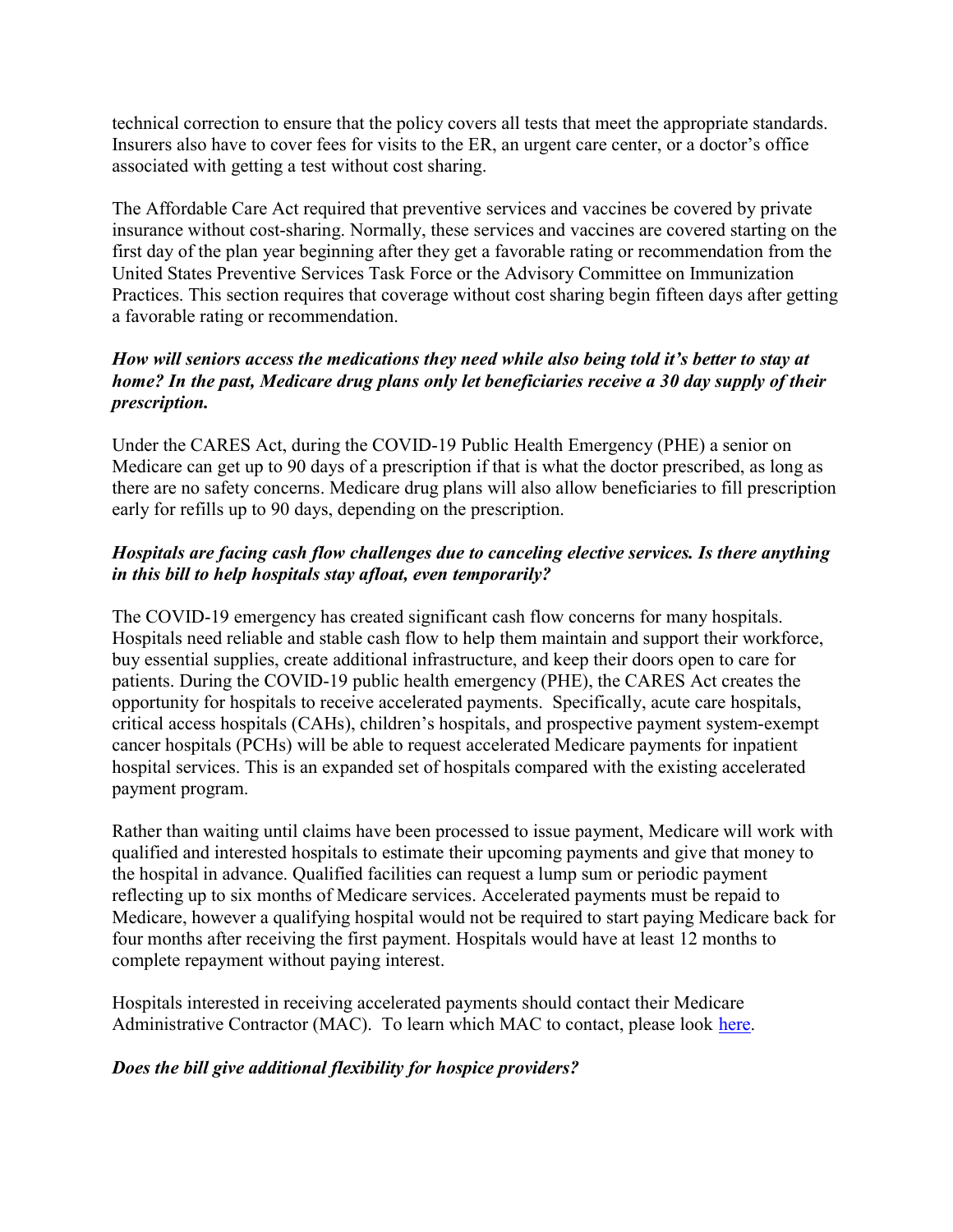Yes. In order for a qualified beneficiary to receive hospice benefits, a hospice physician or nurse practitioner must certify their eligibility. Typically, a recertification must be done in person. The CARES Act allows hospice physicians and nurse practitioners to conduct these visits via telehealth for the duration of the PHE.

#### Many hospitals are concerned that there aren't enough ICU beds to take care of those with COVID-19, and inpatient rehabilitation hospitals (IRF) and long-term care hospitals (LTCH) are trying to help build capacity. However, current rules and regulations won't allow them to take certain patients. What does The CARES Act do to help?

The CARES Act makes changes to both IRFs and LTCHs to provide hospitals with more flexibility when discharging patients in order to maximize bed capacity. It also opens up existing beds at IRFs and LTCHs to increase the availability of post-acute services.

Currently, in order to be admitted to an IRF, Medicare patients must be expected to participate in at least three hours of intensive rehabilitation at least five days per week (also known as the "three-hour rule"). The CARES Act waives this requirement so that IRFs have the ability to accept more patients who may otherwise be sent to other post-acute facilities, such as nursing homes.

Patients who are admitted to LTCHs usually must meet certain clinical criteria for an LTCH to receive a higher Medicare payment. If less than half of an LTCH's patients meet these criteria, they are no longer eligible to receive any LTCH payments. The CARES Act waives both of these policies for the duration of the PHE so that LTCHs may accept as many patients as necessary at their LTCH rate, without regard to the clinical criteria. By waiving these criteria, an LTCH will be able to take more patients from an acute care hospital and still get paid.

# With more patients needing to stay at home, and a growing concern over health care workforce shortages due to COVID-19, how does The CARES Act help those who depend on the home health benefit?

Under current law, only physicians are able to certify the need for home health services. The CARES Act makes a permanent, statutory change to allow physician assistants, nurse practitioners, and clinical nurse specialists to order home health services for beneficiaries, reducing delays and increasing beneficiary access to care in the safety of their home.

The CARES Act also directs the Secretary of Health and Human Services (HHS) to encourage the use of telecommunications systems, including remote patient monitoring, to deliver home health services consistent with the beneficiary care plan during the COVID-19 emergency period. This allows patients to receive certain home health services without a provider entering their home.

# Treating patients with COVID-19 is very resource intensive for hospitals. How will Medicare ensure that hospitals are adequately reimbursed for treating COVID-19 patients?